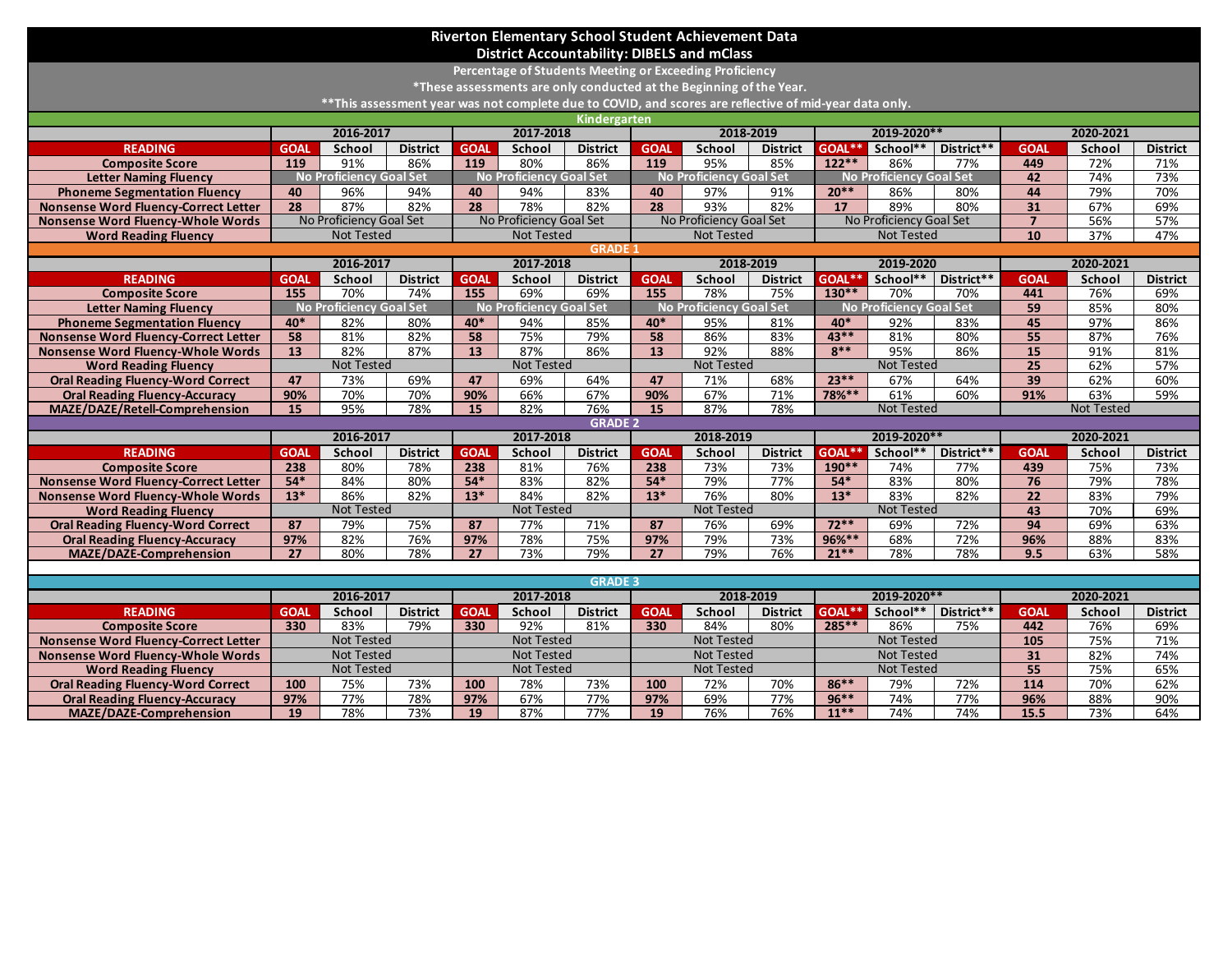## **Riverton Elementary School Student Achievement Data District Accountability: Scantron and ACAP**

| Percentage of Students Meeting or Exceeding Proficiency                                    |               |                 |              |               |                 |              |                                                                           |                 |              |               |                 |              |
|--------------------------------------------------------------------------------------------|---------------|-----------------|--------------|---------------|-----------------|--------------|---------------------------------------------------------------------------|-----------------|--------------|---------------|-----------------|--------------|
| <b>GRADE 3</b>                                                                             |               |                 |              |               |                 |              |                                                                           |                 |              |               |                 |              |
|                                                                                            |               | 2017-2018       |              | 2018-2019     |                 |              | 2019-2020                                                                 |                 |              | 2020-2021     |                 |              |
|                                                                                            | <b>School</b> | <b>District</b> | <b>State</b> | <b>School</b> | <b>District</b> | <b>State</b> | <b>School</b>                                                             | <b>District</b> | <b>State</b> | <b>School</b> | <b>District</b> | <b>State</b> |
| <b>READING</b>                                                                             | 76%           | 64%             | 48%          | 72%           | 54%             |              | 45% No State Assessment Due to COVID-<br>19 Closure in the Spring of 2020 |                 | 66%          | 56%           | 50%             |              |
| <b>MATH</b>                                                                                | 77%           | 70%             | 58%          | 82%           | 67%             | 56%          |                                                                           |                 | 50%          | 30%           | 29%             |              |
|                                                                                            |               |                 |              |               |                 |              |                                                                           |                 |              |               |                 |              |
| Percentage of Students Who are Economically Disadvantaged Meeting or Exceeding Proficiency |               |                 |              |               |                 |              |                                                                           |                 |              |               |                 |              |
| <b>GRADE 3</b>                                                                             |               |                 |              |               |                 |              |                                                                           |                 |              |               |                 |              |
|                                                                                            | 2017-2018     |                 |              | 2018-2019     |                 |              | 2019-2020                                                                 |                 |              | 2020-2021     |                 |              |
|                                                                                            | <b>School</b> | <b>District</b> | <b>State</b> | <b>School</b> | <b>District</b> | <b>State</b> | <b>School</b>                                                             | <b>District</b> | <b>State</b> | <b>School</b> | <b>District</b> | <b>State</b> |
| <b>READING</b>                                                                             | 69%           | 51%             | 35%          | 54%           | 48%             | 35%          | No State Assessment Due to COVID-<br>19 Closure in the Spring of 2020     |                 | 48%          | 39%           | 38%             |              |
| <b>MATH</b>                                                                                | 69%           | 59%             | 46%          | 71%           | 56%             | 47%          |                                                                           |                 | 40%          | 17%           | 18%             |              |
|                                                                                            |               |                 |              |               |                 |              |                                                                           |                 |              |               |                 |              |
| Percentage of Students with Special Needs Meeting or Exceeding Proficiency                 |               |                 |              |               |                 |              |                                                                           |                 |              |               |                 |              |
| <b>GRADE 3</b>                                                                             |               |                 |              |               |                 |              |                                                                           |                 |              |               |                 |              |
|                                                                                            | 2017-2018     |                 |              | 2018-2019     |                 |              | 2019-2020                                                                 |                 |              | 2020-2021     |                 |              |
|                                                                                            | <b>School</b> | <b>District</b> | <b>State</b> | <b>School</b> | <b>District</b> | <b>State</b> | <b>School</b>                                                             | <b>District</b> | <b>State</b> | <b>School</b> | <b>District</b> | <b>State</b> |
| <b>READING</b>                                                                             | 55%           | 25%             | 17%          | 64%           | 21%             |              | 19% No State Assessment Due to COVID-<br>19 Closure in the Spring of 2020 |                 | 43%          | 21%           | 23%             |              |
| <b>MATH</b>                                                                                | 55%           | 35%             | 28%          | 86%           | 31%             | 29%          |                                                                           |                 | 29%          | 12%           | 13%             |              |